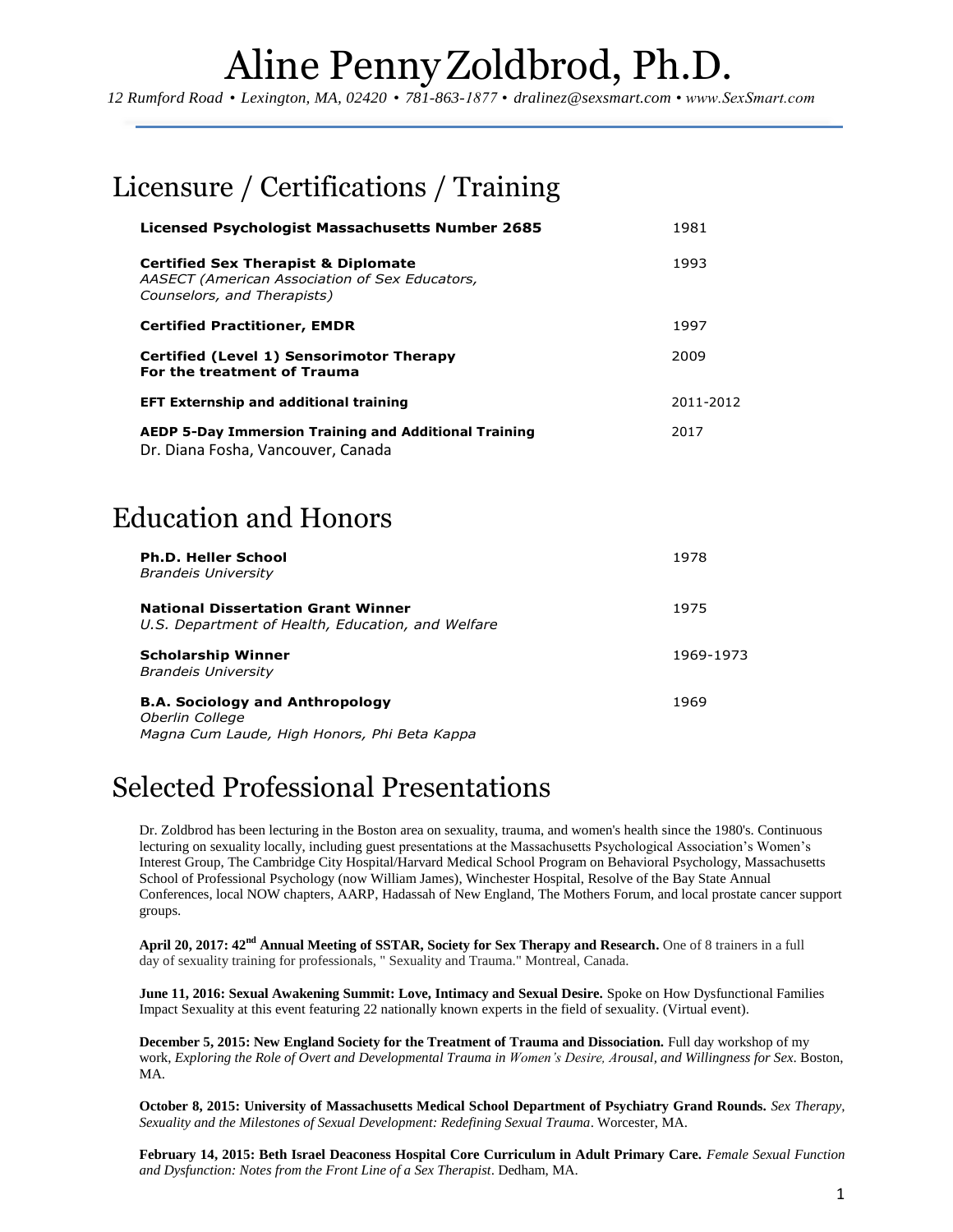*12 Rumford Road • Lexington, MA, 02420 • 781-863-1877 • [dralinez@sexsmart.com](mailto:mslovin@gmail.com) • www.SexSmart.com*

**September 21, 2013: Society for the Advancement of Sexual Health 2013 National Conference.** *Helping Partners of Male Sex Addicts: Models, Techniques, Interesting Questions, and Shared Wisdom*. Cambridge, MA.

**November 16, 2013: Massachusetts Psychological Association, Annual Conference: Violence: Behavioral Health's Challenges and Contributions - Assessment, Research, and Integrated Practice.** *Recognizing, Understanding, and Treating the Negative Effects of Family of Origin Violence on Adult Sexual Functioning and Pleasure*. Worcester, MA.

**December 6, 2010: Grand Rounds Conference, Tufts Medical School Department of Obstetrics and Gynecology.** Guest lecture. *A Sex Therapist's Musings on Women's Sexual Desire*.

**October l, 2010: Society for the Advancement of Sexual Health, Annual Meeting.** *Adolescence and Sexual Development: What Kinds of Environments and Experiences Sow the Seeds of Sexual Compulsion*. Cambridge, Massachusetts

**April 9, 2010: Society for Sex Therapy and Research (SSTAR) 35th Annual Meeting.** *Inherent or Reflective: Exploring the Utility of a Proposed Distinction in Talking About Women's Sexual Desire in Partnered Relationships*. Cambridge, MA.

**September 20, 2008: 2008 SASH National Conference on Sexual Addiction**. Two-hour presentation. *Sexual Development 101*. Cambridge, MA.

**March 28, 2008: Massachusetts Psychological Association series.** Guest Lecture, three-hour workshop. *Understanding the Milestones of Sexual Development*. Wellesley, MA.

**September 17, 2006: Sexual Health State of the Art Conference.** Guest Lecture. *Getting Back to Sex for Pleasure: The Challenges that Infertile Couples Face and How to Provide the Best Suppor*t. Chicago, IL.

**August 4, 2007: Letters and Sciences Conference on Assisted Reproductive Therapy.** Keynote Speaker. *ART Interventions Which Heal*. Baltimore, MD.

**June 24, 2007: AASECT National Conference.** *Non Sexual Family Abuse and the Sexual Self*. Charlotte, NC.

**June 22, 2007: AASECT National Conference.** Co-Presenter: *Sex Matters After 60*. Charlotte, NC.

**June 26, 2006: Sexual State of the Art Conference.** Guest Lecture. *Getting Back to Sex for Pleasure: The Challenges that Infertile Couples Face and How to Provide the Best Support*. New York, NY.

**November l7, 2005: Grand Rounds in Obstetrics and Gynecology, Winchester Hospital.** Guest Lecture. *Sexual Dysfunction in Women*. Winchester, MA.

**April 10, 2005: 30th Annual Meeting, Society for Sex Therapy and Research.** By invitation. *Discussant: Clinical Hypnosis as an Adjunct to Treatment of Sexual Pain Disorders*. Boston, MA.

**December 2, 2004: National Call-In Phone Chat for RESOLVE (National infertility support organization).** *Keeping the Home Fires Burning: Sexuality During Infertility*.

**May 12-16, 2003: AASECT 36th Annual Conference.** *Early Milestones of Healthy Sexual Development*. Chicago, IL.

**October 2002: Female Sexual Function Forum Annual Meeting (Now ISSWSH), Panel on Symposium on Androgen Deficiency and Quality of Life.** Speaking on *Female Sexuality, Androgen Deficiency, and Quality of Life*. Boston, MA*.*

**May 2001: Nurse Practitioners for Continuing Medical Education, National Conference on Women's Health.** Guest Speaker. *Sexual Function in Women*. Newport, RI.

**October 28, 2000: Third International Female Sexual Function Forum.** Symposium Participant. *Sexual Abuse and Sexual Function*. Boston, MA.

**October l4, 2000: New England Society for Trauma and Dissociation.** *Sexuality and Trauma: Models and Interventions*. Belmont, MA.

**September 23, 2000: New Perspectives, New Beginnings Conference, Infertility Association of Canada.** Keynote Speaker. *Men, Women, and Sexuality*. Toronto, Canada.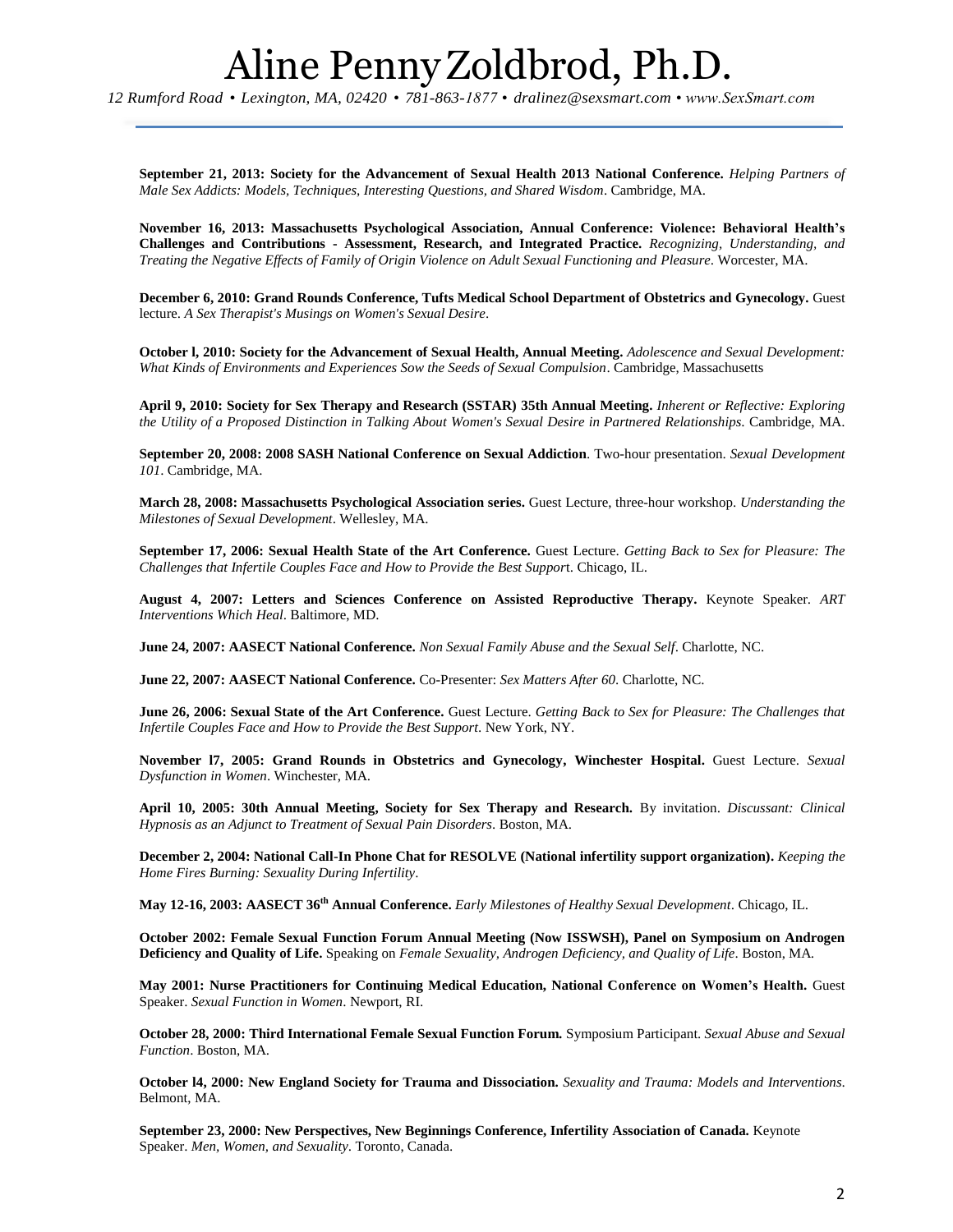*12 Rumford Road • Lexington, MA, 02420 • 781-863-1877 • [dralinez@sexsmart.com](mailto:mslovin@gmail.com) • www.SexSmart.com*

**June 2000: National Women's Health Conference, Nurse-Practitioner Associates for Continuing Education.** Guest Speaker. *What's New in the Treatment of Women's Desire and Arousal Disorders*? Newport, RI.

**May 2000: RESOLVE of Illinois's Reaching for Resolution Annual Conference.** Keynote Speaker. *Men, Women, and Infertility*. Chicago, IL.

**April 2000: Serono Laboratory's National Conference: Infertility: The Focus for the New Millenium.** *Getting Around the Boulder in the Road: Using Imagery to Cope with Fertility Problems*. Cape Cod, MA.

**October 2, 1999: AASECT New England Conference.** *Producing Sexually Responsible and Responsive Daughters: A New Perspective on Healthy Parental Involvement*. Waltham, MA.

**May l6, 1998: AASECT Regional Conference.** *Working with Couples with Low Sexual Desire*. Belmont, MA.

**June 7, 1997: RESOLVE of Northern California's Annual Conference.** Keynote and Featured Speaker. *Men, Women, and Sexuality*, and five other topics on sexuality and relationships. Berkeley, CA.

**February 14, 1997: Winchester Hospital CME Program.** Guest Speaker. *Sexual Dysfunction: Assessment and Treatment*. Winchester, MA.

**October l9, 1996: AASECT Regional Conference on Male Sexuality.** *Assessment and Treatment of Family-of-Origin Issues in Male Sexual Dysfunction*. Belmont, MA.

**July ll-13, 1996: Nurse Practitioner Associates for Continuing Education.** Guest Speaker. Workshop: *Female Sexual Dysfunction*. Newport, RI.

**June l6-18, 1996: AASECT Twenty-Eighth Annual Conference.** Workshop: *Infertility Visits Genderland*. Baltimore, MD.

**June 7, 1995: NPACE Summer Institute on Women's Health.** Guest Speaker. *Diagnosis, Referral, and Treatment of Common Female Sexual Problems*. Falmouth, MA.

**May 18-20, 1995: Eighth National Conference for IVF Nurse Coordinators and Support Personnel.** Guest Speaker. Topic: *The Male Infertility Patient: How His Reactions Differ from the Female Patient*. Boston, MA.

**April 28, 1995: AASECT National Conference.** *Non Sexual Family Violence and Sexual Inhibition*. Albuquerque, NM.

**November l9, 1994: Harvard Medical School/Cambridge City Hospital Conference Series on Sexual Health and Sexual Dysfunction: What Clinicians Need to Know.** Guest Speaker. *Family Barriers to Sexuality*. Boston, MA.

**May 15, 1993: AASECT Annual Meeting.** *Treating Sexual and Marital Problems in Infertility*. Denver, CO.

**November 3-6, 1993. Twelfth Annual Scientific Meeting, Fertility Society of Australia.** Guest Address. *Using Imagery to Control Stress During Infertility*. Sydney, Australia.

**May 1-2, 1992: Fifth National Conference for IVF Nurse Coordinators and Support Personnel.** Presenter and Featured Speaker. May 1 Topic: *Pregnancy Loss/Bereavement*. May 2 Topics: *Using Imagery to Cope with Fertility Problems* and *Sexual Dysfunction in Reproductive Endocrinology and Infertility*. Newport Beach, CA.

**May 3, 1992:** Repeat of lecture: *Pregnancy Loss/Bereavement*.

**May 5, 1991: AASECT (American Association for Sex Education, Counseling and Therapy).** *Medical Treatment = Rape: Sexual Problems in Women as an Aftermath of Treatment for Infertility—A Case Study*. St. Louis, MS.

#### Publications

Dr. Zoldbrod has been cited in the professional literature since 1992 on a wide variety of topics. A complete list of publications can be found on her website on the *About Dr. Zoldbrod* page: http://www.sexsmart.com/about-dr-alinezoldbrod-sex-therapist-and-psychologist-in-boston-massachusetts

*1988.* The Emotional Distress of the Artificial Insemination Patient*. Medical Psychotherapy: An International Journal*, *l*, 161-172.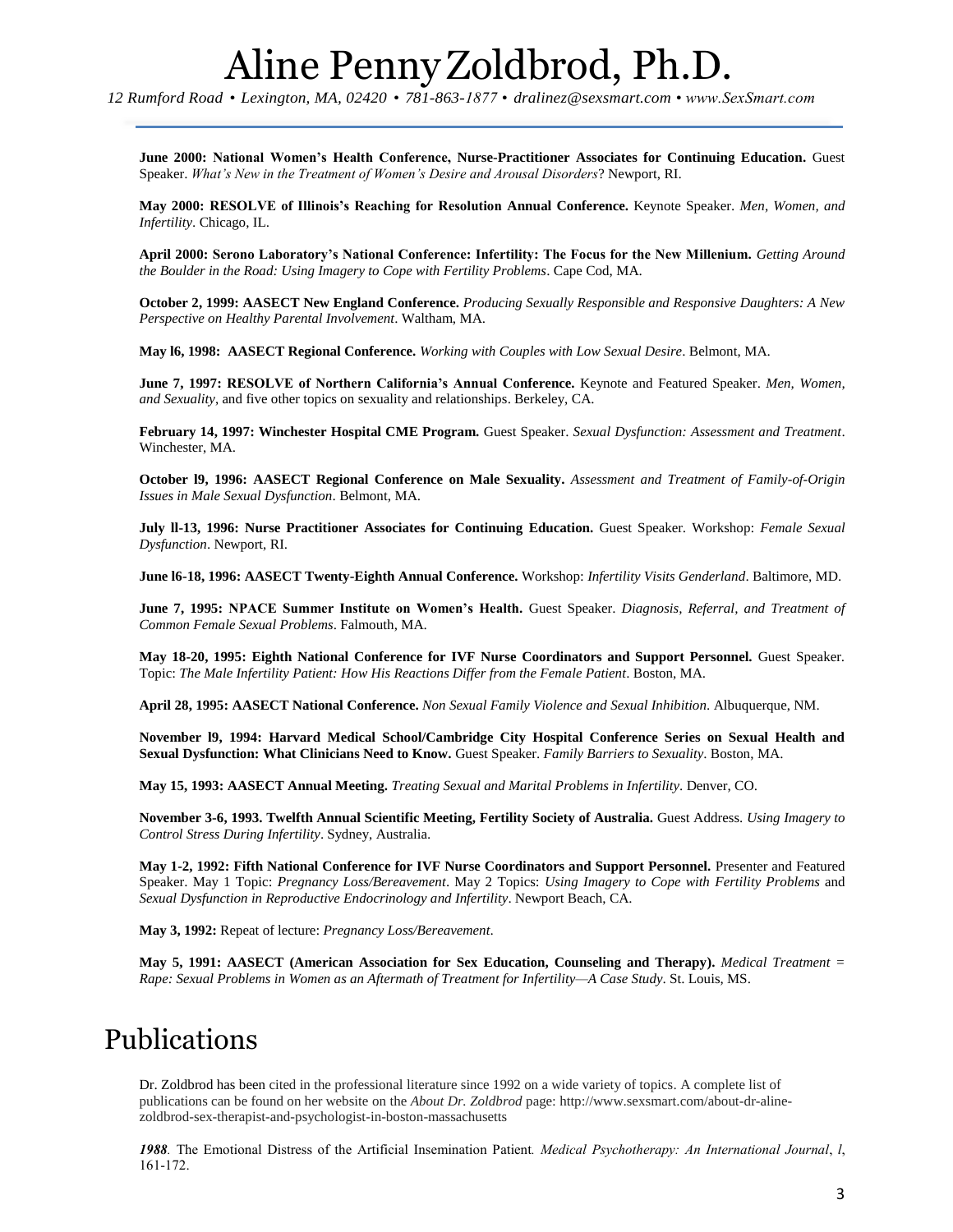*12 Rumford Road • Lexington, MA, 02420 • 781-863-1877 • [dralinez@sexsmart.com](mailto:mslovin@gmail.com) • www.SexSmart.com*

*1990. Getting Around the Boulder in the Road: Using Imagery to Cope with Fertility Problems*. Lexington, MA: Center for Reproductive Problems. (25-page self-help booklet for patients; professional reviews available upon request.)

*1993*. *Men, Women and Infertility: Intervention and Treatment Strategies*. New York, NY: Macmillan.

*1994.* Sexuality and Infertility: Special Considerations for Practice. *Clinical Consultations in Obstetrics and Gynecology*, *6*(2), 109-115.

*1998. SexSmart: How Your Childhood Shaped Your Sexual Life and What to Do about It.* Oakland, CA: New Harbinger (now out by iUniverse).

*1998.* Recipient Counseling for Donor Insemination (written with S. Covington). In Covington and Smith (Eds.), *Infertility Counseling: A Comprehensive Handbook for Clinicians* (325-44). London, England: Parthenon.

*2002. Sex Talk: Uncensored Exercises for Exploring What Really Turns You On* (written with Lauren Dockett). New Harbinger.

*2003.* Assessing Intrapsychic Blocks to Sexual Pleasure Using the Milestones of Sexual Development Model. *Contemporary Sexuality*. *37*(11), 7-13.

*2005.* The Role of the Psychologist in Female Sexual Dysfunction: Historical Perspectives and Strategies for Contemporary Care. In Goldstein, Meston, Davis, and Traish (Eds.), *Women's Sexual Function and Dysfunction: Study, Diagnosis, and Treatment*. London, England: Taylor and Francis. 2015

*2015.*Sexual issues in treating trauma survivors*. Current Sexual Health Reports*, 7, 3-11.

*2015.* "Some important considerations when you are thinking about becoming a sexologist. Chapter 7 in *Sexology for the Curious*. The Curious Academic Publisher. Digital: Amazon.

#### Professional Affiliations and Activities

Member, APA (American Psychological Association)

Member, APA Division of Psychology of Women

Member, AASECT (American Association of Sex Educators, Counselors, and Therapists)

Member, SSTAR (Society for Sex Therapy and Research)

Member, SASH (Society for the Advancement of Sexual Health)

Member, Mass. Psychological Association

Member, NESTTD (New England Society for the Study of Trauma and Dissociation)

Program Committee, NESTTD, 2016 to present

Past Member, Board of Directors, National RESOLVE, 1983 to 1993

Special Committee on Sex Therapist Diplomate Credentialing, AASECT, June 2004 to June 2005

Member, SACCEM, a local study group on the treatment of problematic sexual behaviors

Staff Member, Department of Medicine, Winchester Hospital, Winchester, MA. October 22, 1996 to February 11, 2013. Resigned because of spouse's illness

#### Job-related Awards & Recognition